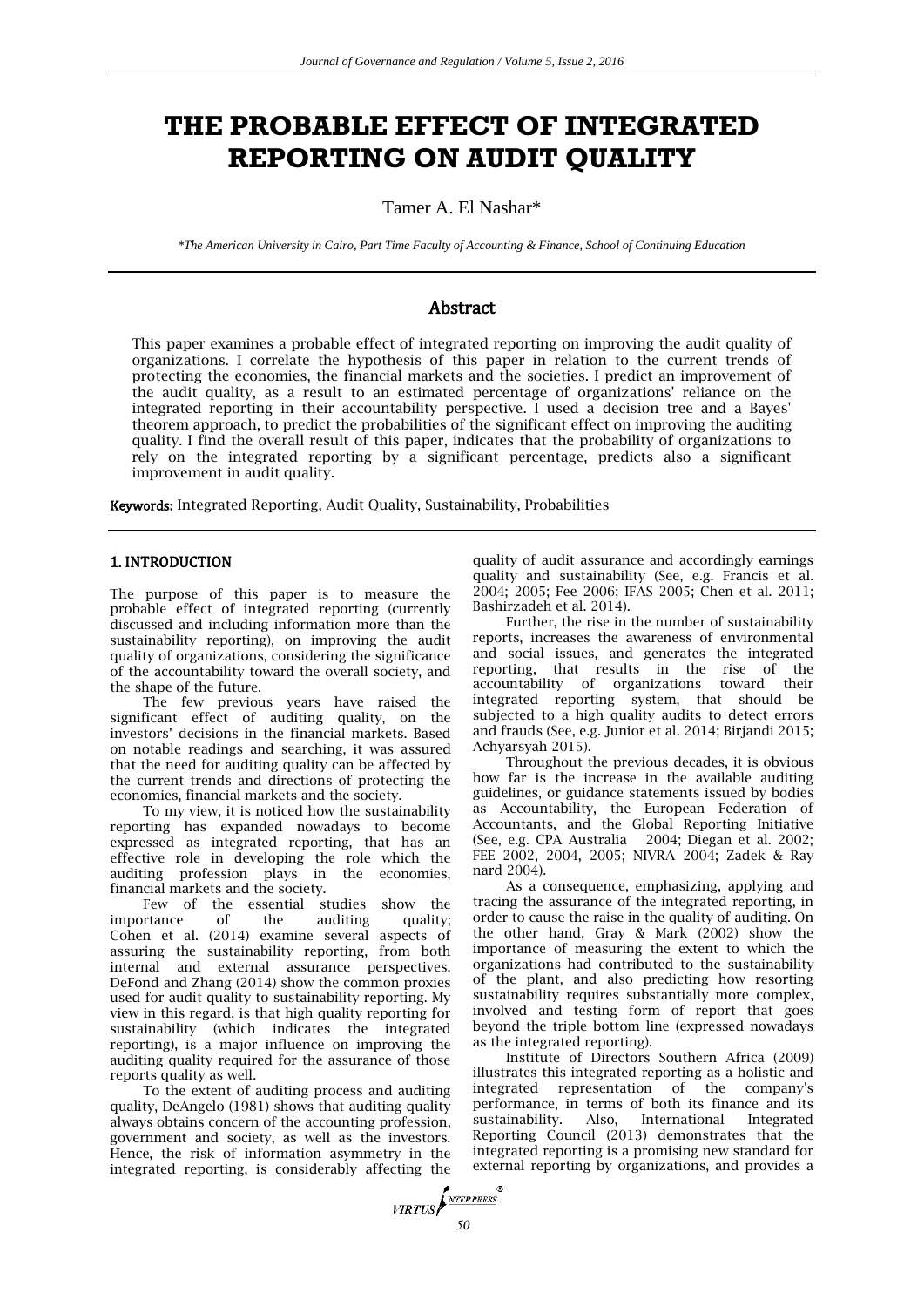better explanation on how an organization creates value, which shows a concise communication about how an organization's strategy, governance, performance, and prospects, in the context of its external environment, lead to the creation of value in the short, medium, and long term. Thus, such reports build the probable effect on the organizations auditing, to the degree that should consider the risk of information that might be embedded in the reports.

In regard to a more consensus, studies reveal the compromisation of how 2007/2008 financial crisis have increased the demand of all interested parties, for transparency and greater ethical responsibility, thereby, increasing the importance of disclosure in the integrated reporting, consequently, the importance of affected and improved audit quality (See, e.g. Arvidsson 2011; White 2010; Parguel et al. 2011; Savitz and Weber 2014; Alexandra et al. 2015; Huggins et al. 2015). Thus far, audit quality is measured by several aspects. Achyarsyah (2015) shows how Duff (2004) and Rosnidah (2008) express the indications of what to improve in the audit quality, through its overall system, dimensions of quality, technical quality, auditor client relationship, and independence.

This paper traces the effect of organizations' reliance on integrated reporting, and as a result improving the audit quality internally, and in particular externally, as to help answer the major question of this paper: "Is there an expected effect when relying on integrated reporting on improving the audit quality?"

This paper uses Bayes' theorem approach to build a decision tree, that predicts the probable effect of relying on the integrated reporting  $D_j$ , which is measured by the quartile  $Q_3$  of the percentage of reliance, on the audit quality  $S_i$ , as to be improved or not, based on weights  $w_i$  assigned to the audit quality.

Empirical results confirm a promising prediction. I find that the prediction of audit quality to be strongly improved and affected, by the percentage of reliance on integrated reporting in the organizations, is relatively high. Further, I document a global prediction of organizations to rely on integrated reporting, as to result in a strong improvement in the audit quality.

The findings are robust to cause a significant improvement in the general sustainability of business environment, and social environment, by such reliance on integrated reporting, and make a contribution to induce organizations to rely on integrated reporting, as a means for improving audit quality. Finally, my evidence is likely of interest to the international business environment, accounting, auditing organizations, and regulatory bodies, to do more expanded empirical research, to support the vision in the current environments.

The remaining of this paper is organized as follows: section 2 shows literature review and background, section 3 shows the methodology used, section 4 shows the results of the empirical study, and finally, section 5 shows the conclusions.

#### 2. LITERATURE REVIEW

In this section, I discuss the prior research based on the three dimensions of this paper, as it is meaningful to discuss the integrated reporting recent and previous issues, and suggestions in relation to the audit quality and its expected improvement, that all are very clear in the concept of what I express as comprehensive sustainability.

Prior research examining the importance of integrated reporting, have made a significant standing point for the future expectations for the businesses, to contribute to the three bottom line. Hoornweg (2015) finds documentation on how cities are likely to grow for the rest of this century, by the validation and greater specificity of sustainability approaches, and perspectives that would serve as the start of a global process leading to comprehensive sustainable development. Therefore, the dimension to integrated reporting would assist to grow the comprehensive sustainability.

Kihlstrom and Larsson (2015) find indications that the integrated reporting framework, leads to the acceptance on what aspects of sustainability to take<br>into account, internally, among different into account, internally, among organizations and their shareholders, as to encourage transparency of value creation of organizations, that all make the integrated reporting the future of corporate reporting to grow efficiency, planning, competition, reputation, and brand building in various business fields.

Araya et al. (2015) indicate that the highest adoption of sustainability reporting and assurance, is by organizations located in stakeholders oriented countries in sectors as insurance, agriculture, food, and wholesale and retail sectors. Raucci et al., analyze the Global reporting initiative GRI indicators, used by some organizations producing sustainability reporting to verify the number and type of sustainability indicators, disclosed in the reports in accordance to GRI guidelines, and by analyses.

Kjaergaard et al. (2015) show the types of indicators as related to the focus on intra-and interorganizational capabilities and best practices which are proposed to have an impact on sustainability performance along the entire supply chain. On the other hand, few studies analyze the expected effect of using the sustainability reporting on various aspects, as the positive relationship to the improvement of financial performance, the improvement in investment decisions, and the improvement of high quality disclosures in order to improve the forecasting accuracy (See, e.g., karlsson and Lena 2015; Shaer et al.2015).

Nevertheless, among the prior studies, it is clear that absence of mandatory disclosures by the organizations in the integrated reporting would create a problem for the organizations and the investors. To my view, the GRI guidelines for preparing such reports should be induced and supported by the mandatory disclosures, as to be required by the accounting boards when sitting the principles based on the accounting principle of full disclosure.

Thus far, few studies also indicate those difficulties for obtaining an integrated reporting, that would benefit the investors and the entire

**VIRTUS**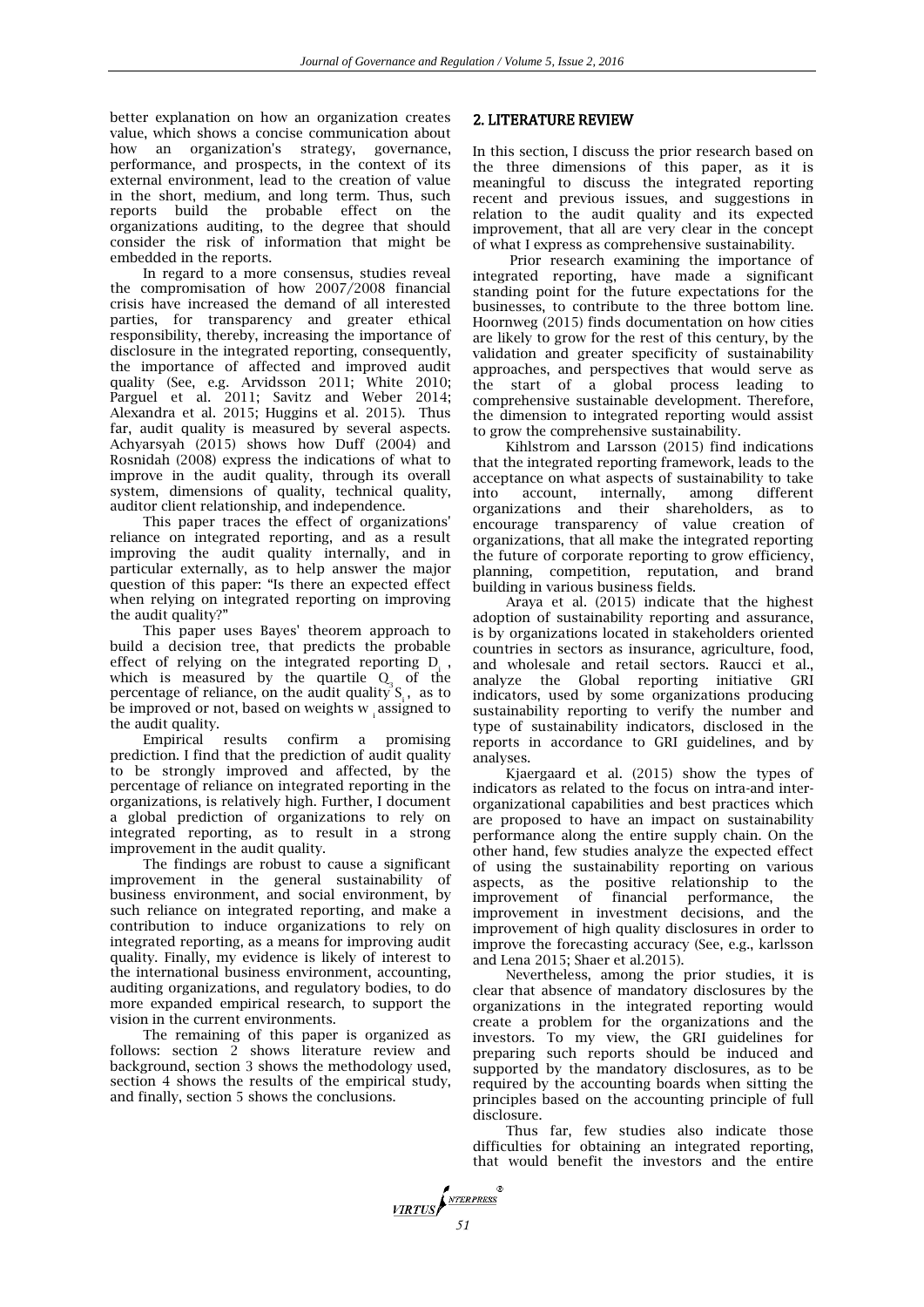economy, environment, and the societies (See, Gray and Milne 2002; Morhardt 2009; Sarah and Roy 2015; Coates and Bice 2015; Deloitte 2015). To my knowledge, and my search for a sample of annual reports disclosed for the public on the websites, it is obvious how is the lack of the availability of integrated reporting, as a very low number of organizations are interested in disclosing their reports as integrated reports, including both financial statements and nonfinancial statements. This supports the prior studies expecting the problems to face organizations and investors.

Many papers since the evolution of sustainability's need aim to determine the disclosure practices required for the sustainability reporting. Salvion and Bosetti (2014) find a progressive induction for the integration of responsibilities and the introduction of the international integrated reporting framework, and find evidence for the initial adoption of the framework for integrated reporting. Angga and Prabawati (2015) document the increases of corporate social responsibility in the annual sustainability report based on the GRI guidelines.

To my knowledge, some organizations in particular the large prestigious organizations, can perform better in regards to sustainability or integrated reporting than others, and insofar, financial reports haven't yet become a holistic significant source of the required information, to be included in the integrated reports, that disclose the organizations contribution to the societies.

Clayton et al. (2015) document the lack of integrated reporting of information needed by organizations' stakeholders. Main while, Anna et al. (2015) find an evidence for the possibility of reaching reforms of organizations act , as whilst the adoption to the integrated reporting framework, the assurance is desirable to ensure that reliance can be placed on integrated reports, and as a result, auditors role evolve to the regard of forward looking information.

Alshaer et al. (2015) find evidence supports that environmental disclosure quality and audit quality, increase environmental reputation, and more significantly, improve the audit quality. Among several studies, there is a significant evidence that the evolution of sustainability reporting, which embeds the integrated reporting need to gain credibility, and as a result promoted that companies adopt assurance on integrated reporting (See, Stinnett et al. 2009; Cho et al. 2014; Clarkson and Romi 2015; Peter et al. 2015). Furthermore, papers of studying the audit quality correspond the improvement for the audit quality, the impact on audit quality, how to measure it and encounter the arguments around the overlap between financial audit quality and sustainability assurance quality (See, DeAnglo 1981; Duff 2004; Mellquist and Stierna 2013; Birjandi 2015).

In the current phases of promoting the integrated reporting, Junior et al. (2014) find that sustainability report assurance, increases nonprofessional investors' willingness to invest in the organizations, and more willing when the organizations sustainability report is assured by accounting firms. Consequently, integrated reporting in general will be more significant, when assured by a high quality auditing process from the accounting

firms. Raphael (2015) finds that accounting profession has succeeded in developing professionally, and expanding into the area of sustainability assurance and the trend of integrated reporting. And also expects accountants to acquire sustainability expertise knowledge and a close alignment of financial audit with sustainability assurance, and as a result ensuring quality assurance work performance.

Herein, limited researches examine the effect of the reliance on integrated reporting, in order to improve the audit quality. The major focus and cognition of papers in this regard, have a tendency to seek assurance of integrated reporting, as to impact reported information quality, and reinforce credibility among stakeholders, the triple bottom line, stakeholders engagement, trust and commitment, and sustainable reputation of auditors (See, Gao and Zhang 2006; Tangpinyoputthikhum and thammanvinyu 2010; Junior et al. 2014).

This paper views the integrated reporting as a major argue for the probable effect on the organizations auditing quality, to the degree that should consider the risk of information that probably, can be embedded in the integrated reporting. As a consequence, I predict that the reliance on integrated reporting preserves risk minimization and improving organizations accountability for a certain limit. I also expect the improvement in audit quality, based on hypothetical expectation of hypothesis of H $_1$ : there is a probable effect on improving audit quality. The empirical study in the next section examines this hypothesis.

## 3. METHODOLOGY

I use a decision making with probabilities approach, to specify the alternatives D and the states of i nature S i for chance events, that all indicate the research purpose for predicting the paper's chance events. I estimate data for this decision making for the percentage of the reliance on integrating reporting in the organizations  $D_i$ , and the consequences affecting audit quality improvement or not S , using the relative frequency of assigning i probabilities, to show the methodology for this paper, a decision tree approach is also used to show graphically the sequence of the predictions, followed by a Bayes' theorem approach to assign conditional probabilities for the  $D_i$  and  $S_i$ .

## 3.1. Data and the relative frequency for assigning the probabilities

The data are presented in two categories, the first category is for three alternatives showing the expectation of organization reliance on integrated reporting as  $D_1$ , to denote a percentage of 45% reliance on integrated reporting, where the 45% is the quartile  $Q_3$  of the range between 25%: 50%,  $D_2$  to denote a percentage of 70% reliance on integrated reporting, where the  $70\%$  is the quartile  $Q_3$  of the range between 50% : 75%., and  $D_3$  denotes the last percentage of 95% reliance on integrated reporting, where also the 95% is the quartile  $Q_3$  of the range between 75% : 100%.

The second category is for the state of nature, showing the expected improvement or not for the

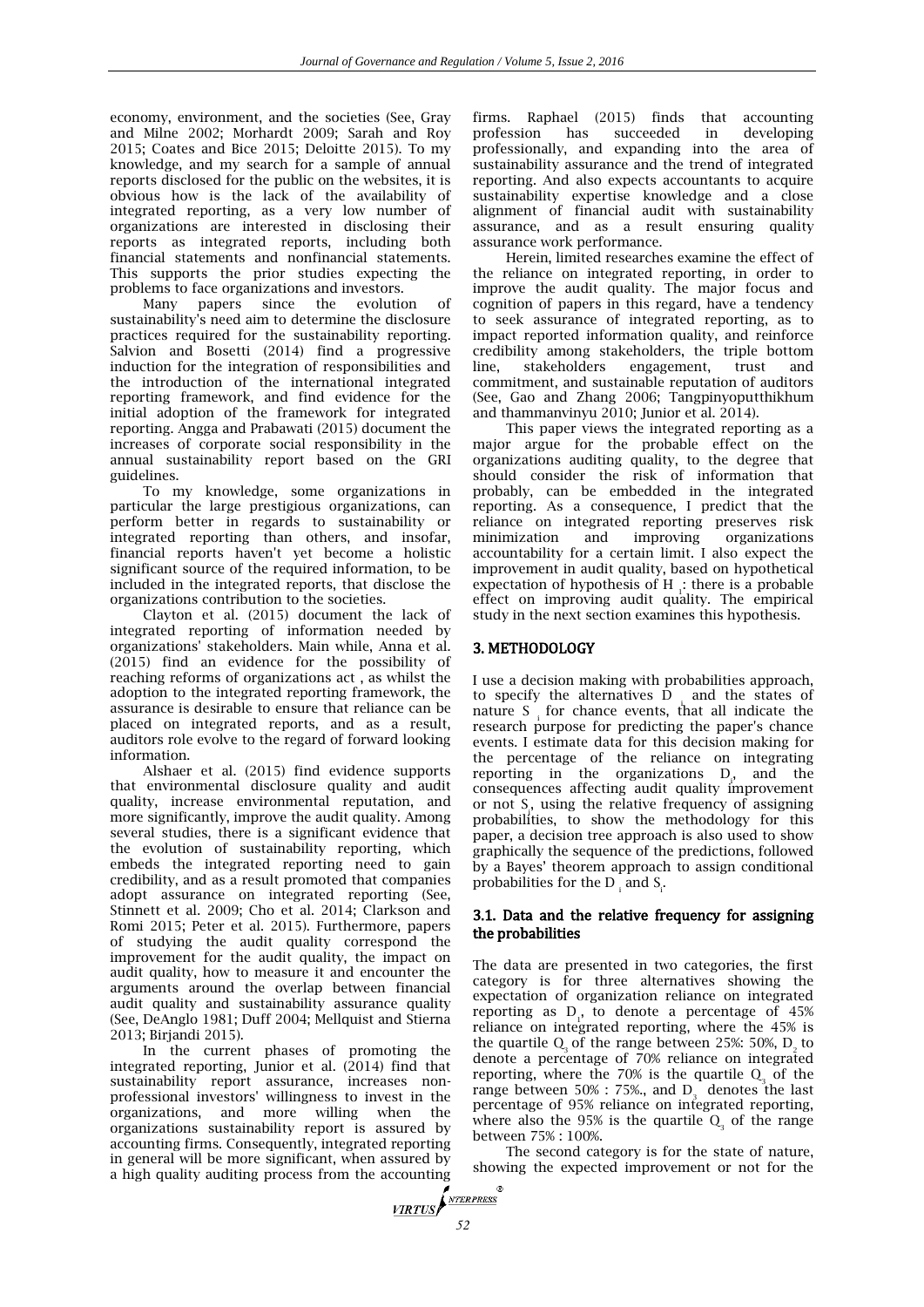organizations audit quality, measured by assigning the weight  $w_{ij} = 5$  to the lower limit of the expected state S<sub>i</sub>, and the weight  $w_{ij} = 10$  to the highest limit of the expected state  $S<sub>j</sub>$ , and from 5:10 are the weights  $w_{ij}$ , assigned to each  $D_i$  as for the two  $S_i$  for audit quality, expected to improve or not by relying on the probable integrated reporting  $D_i$ .  $S_i$  is shown in two

states, S<sub>1</sub> is denoted for the expected strong effect on improving audit quality, and  $S<sub>a</sub>$  is denoted for the expected weak effect on improving audit quality. Table (1) presents the assigning of the weights, ranging from 5 to 10 over the alternatives  $D_1$ ,  $D_2$  and  $D_{3}$ , for the two expected states  $S_{1}$  and  $S_{2}$ .

**Table 1.** The Assigning of Weights  $5:10$  to the Alternatives  $D_1$ ,  $D_2$  and  $D_3$  for the States  $S_1$  and  $S_2$ 

| The percentage of the reliance on<br>integrated reporting<br>$(D_i)$ | <b>Expected Strong Effect on</b><br><b>Improving Audit Quality</b><br>(S, ) | <b>Expected Weak Effect on Improving Audit</b><br><b>Quality</b><br>$(S_n)$ |
|----------------------------------------------------------------------|-----------------------------------------------------------------------------|-----------------------------------------------------------------------------|
| D, by $[Q_{0} = 40\%]$                                               | $W_{-} = 6$                                                                 | $W_{12} = 9$                                                                |
| D <sub>2</sub> by $[Q = 70\%]$                                       | $W = 8$                                                                     | $W = 7$                                                                     |
| D, by $[Q = 95\%]$                                                   | $W = 10$                                                                    | W<br>$=5$                                                                   |

Table (2) presents the probability distribution of the data in table (1), based on the relative frequency method for assigning probabilities for *P* (*S*<sub>*1*</sub>)</sub> and *P* (*S*<sub>*2*</sub>).

| <b>Table 2.</b> The Probability Distribution for the Weights of 5 : 10     |
|----------------------------------------------------------------------------|
| to the Alternatives $D_1$ , $D_2$ and $D_3$ for the States $S_1$ and $S_2$ |

| The percentage of the reliance<br>on integrated reporting<br>(D. | <b>Expected Strong Effect on</b><br><b>Improving Audit Quality</b> | The Probability<br><b>Distribution</b><br>P(S) | <b>Expected Weak Effect on</b><br><b>Improving Audit Quality</b><br>$(S_n)$ | The Probability<br><b>Distribution</b><br>$P(S_{n})$ |
|------------------------------------------------------------------|--------------------------------------------------------------------|------------------------------------------------|-----------------------------------------------------------------------------|------------------------------------------------------|
| D, by $[Q, = 40\%]$                                              | $W = 6$                                                            | 0.25                                           | $W = 9$                                                                     | 0.43                                                 |
| D <sub>2</sub> by $[Q_3 = 70\%]$                                 | $W_{21} = 8$                                                       | 0.34                                           | $W_{22} = 7$                                                                | 0.33                                                 |
| $D_1$ by $[Q_2 = 95\%]$                                          | $W = 10$                                                           | 0.41                                           | $W_{22} = 5$                                                                | 0.24                                                 |
|                                                                  |                                                                    | $1.00\,$                                       |                                                                             | 1.00                                                 |

**Figure 1.** The Decision Tree for the Three Decision Alternatives  ${\rm D}_{_{1}},{\rm D}_{_{2}}$  and  ${\rm D}_{_{3}}$  for the  $\,$  States  ${\rm S}_{_{1}}$  and  ${\rm S}_{_{2}}$  with the Weights  ${\rm W}_{_{\rm H}}$ 



*Note: \*Using a backward pass computation to compute the expected value*  $D_{_1}$  = The percentage of the reliance on integrated reporting by a quartile  $Q_{_3}$ 40%

$$
\underbrace{\text{VIRTUS}}_{53} / \underbrace{\text{NTERPRESS}}^{\text{R}} \bigg|
$$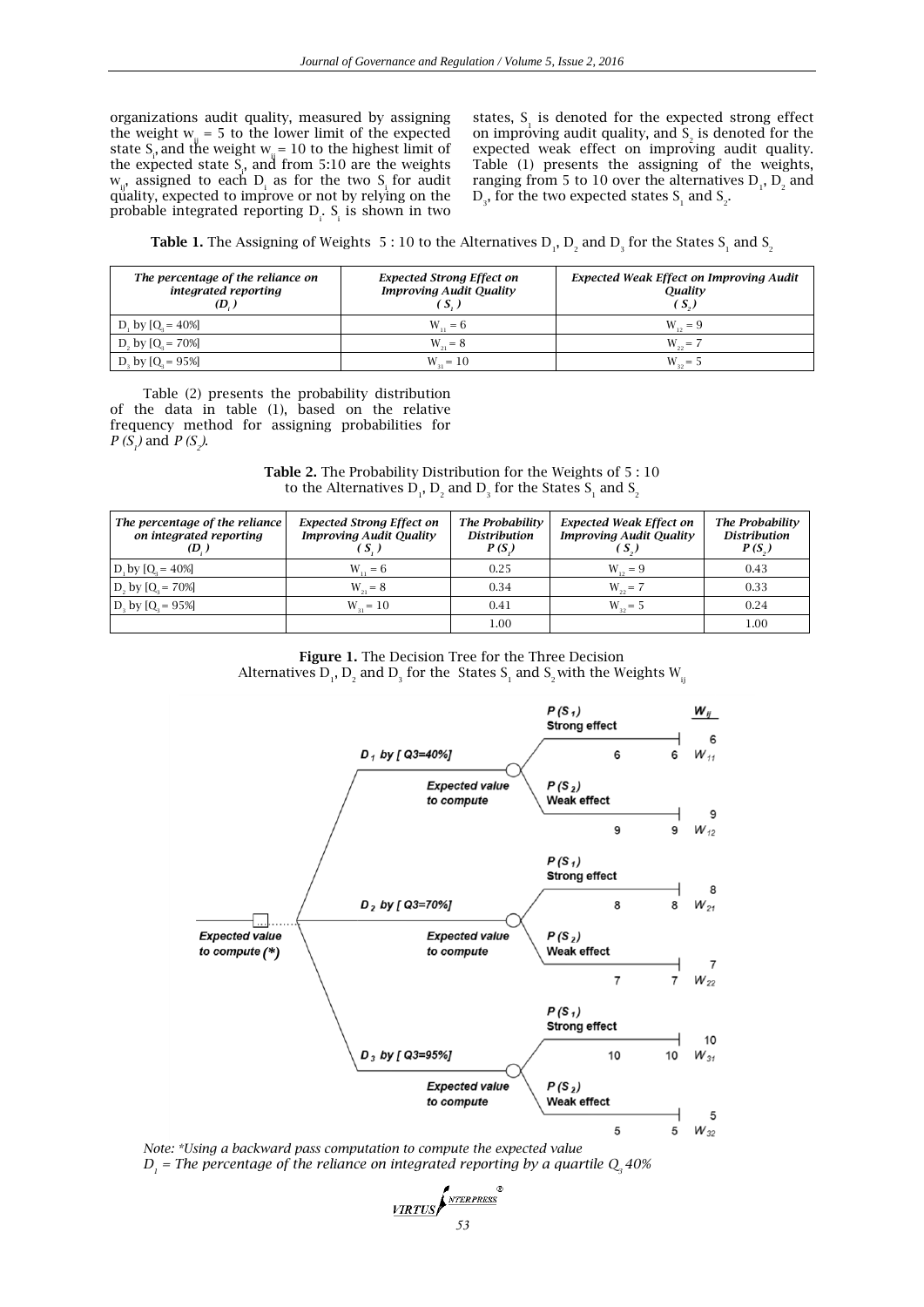$D_{2}$  = The percentage of the reliance on integrated reporting by a quartile  $Q_{3}$  70%

 $D_3$  = The percentage of the reliance on integrated reporting by a quartile  $Q_3^3$ 95%

*S1 = The expected strong effect on improving audit quality*

 $S_2$ <sup>2</sup> *= The expected strong effect on improving audit quality*

 $W_{ij}$  = The weights for the states  $S_i$  and  $S_j$ 

# 3.2. The decision tree approach and Bayes' theorem

For the analysis purpose of the estimated data, I use an Excel add-in TreePlan to develop a decision tree, for analyzing the research issue, as to measure and analyze a probable effect of the reliance on integrated reporting on improving the audit quality. In this context, the expected improvement of audit quality, demonstrates the improvement of the conception of audit quality, as it is shown in the study of Achyarsyal (2015), directed to the overall dimensions of audit quality conducted by the accounting firms.

**Figure 2.** The Decision Tree for the Three Decision Alternatives  $D_1$ ,  $D_2$  and  $D_3$  for the States S<sub>1</sub> and S<sub>2</sub> with the Weights W<sub>ij</sub> Based on Computing Branch Probabilities and using Bayes' Theorem, to Show the Conditional Probability



*Note: \*Using a backward pass computation to compute the expected value*

Figure (1) shows the decision tree for the research issue for  $P(S_i)$  and  $P(S_j)$ . Then in figure (2) I build the decision tree based on computing branch probabilities, using Bayes' theorem, to show the conditional probability to compute and consider, to predict posterior probabilities of *P( D<sub>i</sub>* | *S<sub>i</sub>*) and *P( S<sup>i</sup>* │ *D<sup>i</sup> ).*

To use the conditional probability, I use the Minitab statistical package, to help compute the probabilities  $P(D_i \mid S_i)$  and  $P(S_i \mid D_i)$ , required to assign for the branches of the decision tree, as *P( S<sub><i>i*</sub> $\mid$  *D<sub><i>i*</sub></sub>) and *P( S<sub><i>i*</sub> $\mid$  *D<sub><i>i*</sub>).

#### 4. RESULTS

Table (3) shows the descriptive statistics for the three decisions  $D_1$ ,  $D_2$  and  $D_3$ , indicating the percentage of reliance on integrated reporting, to affect audit quality improvement by the quartile  $Q_{\alpha}$ for each decision, as  $D_1$  ranges from 25%: 50% with  $Q_3 = 45\%$ , D2 ranges from 51% to 75% with  $Q_3 = 70\%$ , and  $D_3$  ranges from 76%: 95% with  $Q_3 = 95\%$ .

**Table 3.** The Descriptive Statistics for the Three Decision Alternatives  $D_1$ ,  $D_2$  and  $D_3$ the Percentage of the Reliance on Integrated Reporting  $D_i$ 

| (D)                                | Mean  | <b>StDev</b> | Variance | <b>Median</b> |       |       |
|------------------------------------|-------|--------------|----------|---------------|-------|-------|
| D, by $[Q_{\alpha} = 40\%]$        | 37.5  | 7.65         | 58.50    | 37.50         | 30.75 | 44.20 |
| D <sub>2</sub> by $[Q_{2} = 70\%]$ | 63.00 | 7.36         | 54.17    | 63.00         | 56.50 | 69.50 |
| D, by $[Q_{0} = 95\%]$             | 88.00 | 7.36         | 54.17    | 88.00         | 81.50 | 94.50 |

Using the Minitab, the results of analyzing the data in table (2) show the computation of the conditional probability of the data shown in table (4), as the tabulated statistics showing  $P(D_i \mid S_i)$  and

*P(* $S_i$   $\bigcup_i D_i$ ) in addition to the joint and marginal probabilities for the overall data.

From table (4) there is evidence that, if I preserve to know the expected effect on improving NTERPRESS

$$
\frac{\text{VIRTUS}}{54}
$$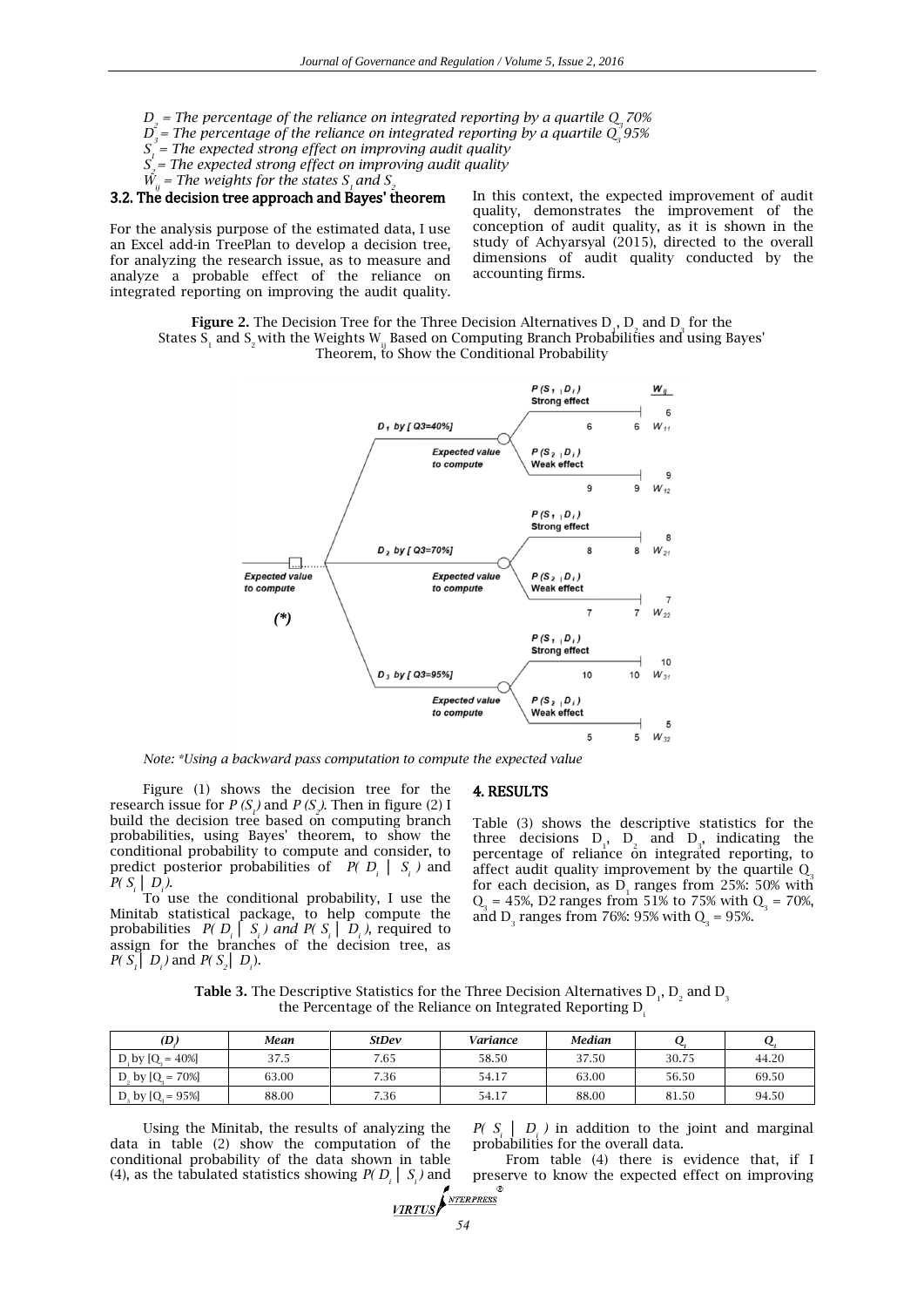audit quality as strong effect  $S_1$  or weak effect  $S_2$ . What is the probability that I preserve to get a certain percentage of the reliance on the integrated reporting, and vise versa?

**Table 4.** Tabulated Statistics: Percentage of the Reliance on Integrated Reporting , and the Effect on Audit Quality *P( D<sup>i</sup>* │ *S<sup>i</sup> )* and *P( S<sup>i</sup>* │ *D<sup>i</sup> )* & Joint and Marginal Probabilities for the Overall Data

|                                                                                                                                                                                                                                                                                                                                                                                                             | Strong Effect S, | Weak Effect S, | <b>Overall Effect</b> |  |
|-------------------------------------------------------------------------------------------------------------------------------------------------------------------------------------------------------------------------------------------------------------------------------------------------------------------------------------------------------------------------------------------------------------|------------------|----------------|-----------------------|--|
|                                                                                                                                                                                                                                                                                                                                                                                                             | 1                | 1              | $\overline{2}$        |  |
| D, by $[Q_{0} = 95\%]$                                                                                                                                                                                                                                                                                                                                                                                      | 50               | 50             | 100                   |  |
|                                                                                                                                                                                                                                                                                                                                                                                                             | 33.33            | 33.33          | 33.33                 |  |
|                                                                                                                                                                                                                                                                                                                                                                                                             | 16.67            | 16.67          | 33.33                 |  |
|                                                                                                                                                                                                                                                                                                                                                                                                             | 1                | 1              | $\overline{2}$        |  |
|                                                                                                                                                                                                                                                                                                                                                                                                             | 50               | 50             | 100                   |  |
| D <sub>2</sub> by $[Q_{2} = 70\%]$                                                                                                                                                                                                                                                                                                                                                                          | 33.33            | 33.33          | 33.33                 |  |
|                                                                                                                                                                                                                                                                                                                                                                                                             | 16.67            | 16.67          | 33.33                 |  |
|                                                                                                                                                                                                                                                                                                                                                                                                             | 1                | $\mathbf{1}$   | $\overline{2}$        |  |
|                                                                                                                                                                                                                                                                                                                                                                                                             | 50               | 50             | 100                   |  |
| D <sub>2</sub> by $[Q_s = 45\%]$                                                                                                                                                                                                                                                                                                                                                                            | 33.33            | 33.33          | 33.33                 |  |
|                                                                                                                                                                                                                                                                                                                                                                                                             | 16.67            | 16.67          | 33.33                 |  |
|                                                                                                                                                                                                                                                                                                                                                                                                             | 3                | 3              | 6                     |  |
| <b>OVERALL D</b>                                                                                                                                                                                                                                                                                                                                                                                            | 50               | 50             | 100                   |  |
|                                                                                                                                                                                                                                                                                                                                                                                                             | 100.00           | 100.00         | 100.00                |  |
|                                                                                                                                                                                                                                                                                                                                                                                                             | 50.00            | 50.00          | 100.00                |  |
| % of row<br>Computes the conditional probability for the expected effect $(S_i)$<br>Conditioned on $(D_i)$ percentage of reliance on integrated reporting $P(S_i   D_i)$<br>Computes the conditional probability for the expected effect $(S_i)$<br>% of column<br>Conditioned on $(D_i)$ percentage of reliance on integrated reporting $P(D \mid S_i)$<br>Joint and Marginal probabilities.<br>% of Total |                  |                |                       |  |

Table (4) shows that for  $P(S_i \mid D_i)$  it equals 33.3 %, as the conditional probability, for the expected effect on the improvement in the auditing quality, conditioned on the percentage of the reliance on the integrated reporting, indicating that if I choose randomly, I get in to a probable strong effect on improving auditing quality S by a chance of 33.3 %.

branches of the decision tree the conditional probabilities, as 33.3% for the expected strong effect on improving audit quality S , and 66.7% for the  $\epsilon$  expected weak effect on improving audit quality S<sub>.</sub>. Then, I examine the expected value to compute by the Excel add-in TreePlan, for the three decision alternatives  $D_i$  of the expected percentage of organizations reliance on the integrated reporting.

If this percentage of the probable strong effect to have a chance of 33.3 % to improve auditing quality, on the other hand, there is a chance to have S 2 to have a weak effect on auditing quality by 66.7%. As a result, in the next section I assign to the

Figure (3) shows the results of using Excel addin TreePlan, and the result of Bayes' theorem as the conditional probabilities  $P(P_i \mid S_i)$  and  $P(S_i \mid D_i)$ assigned as 33.3% and 66.7% respectively.

**Figure 3.** The Expected Value of the Decision Tree for the Three Decision Alternatives  $D_1$ ,  $D_2$  and  $D_3$  for the States  $\boldsymbol{\mathrm{S}}_1$  and  $\boldsymbol{\mathrm{S}}_2$  with the Weights  $\boldsymbol{\mathrm{W}}_{ij}$  Based on Bayes' Theorem and Conditional Probability



*Note: \*Using a backward pass computation to compute the expected value*

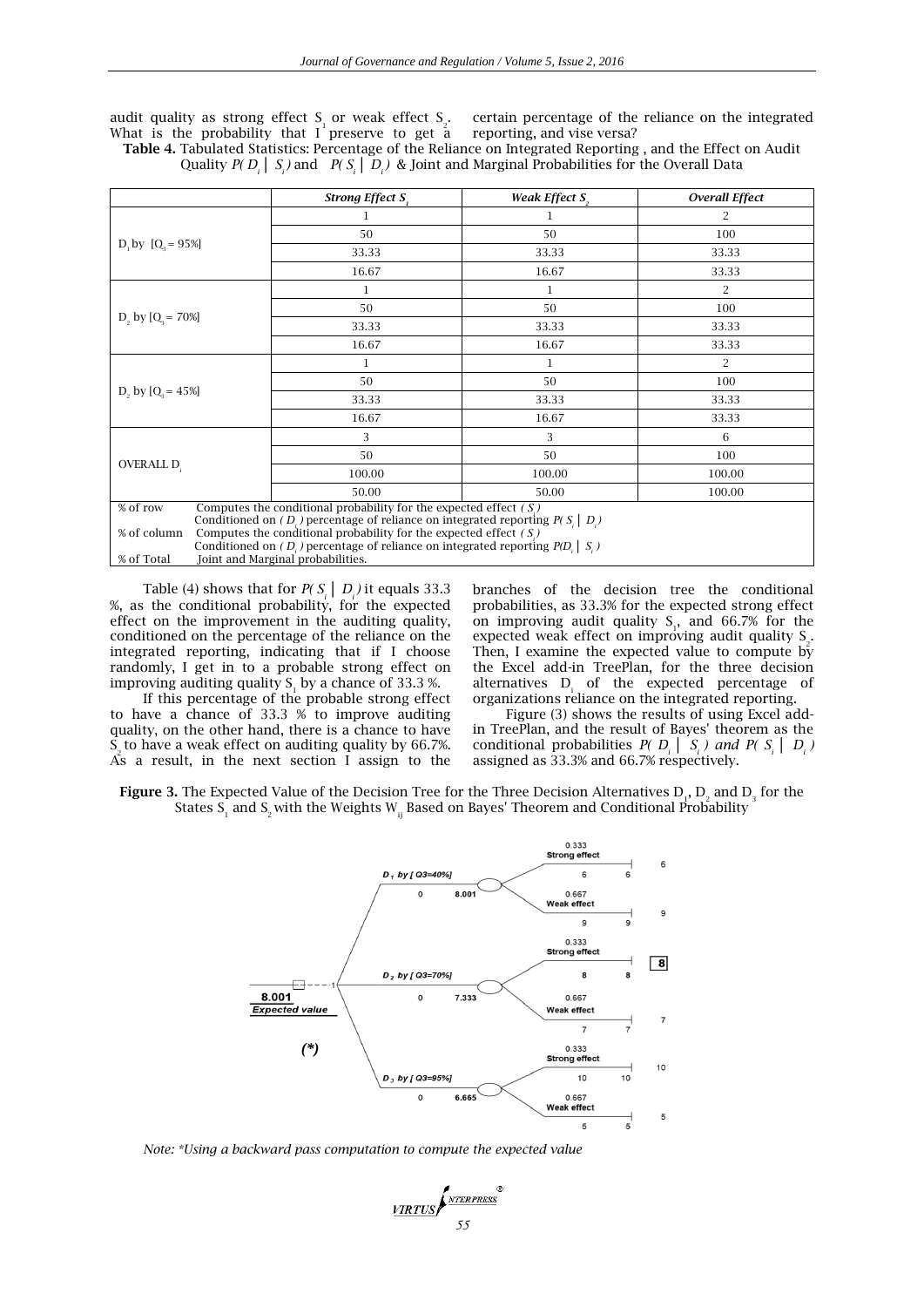Results of Figure (3) shows that after inserting the *P*( $D_i$  |  $S_i$ ) and *P*( $S_i$  |  $D_j$ ) to the TreePlan, it generates automatically the backward pass computations required to compute the expected value *Ex* (*D*<sub>*j*</sub> for the three  $D_{1}$ ,  $D_{2}$  and  $D_{3}$ , indicating the probable percentage of reliance on integrated reporting assigned by the weights  $w_{ij}$ .

Table (5) shows the summary results of figure (3) for the backward pass computations for the probable weights that measure the expected value for the decisions  $D_i$  in relation to the sates  $S_i$  based i, on the Bayes' theorem and the conditional probability approach.

**Table 5.** The Summary Results of Figure (3) Backward Pass Computation of the Expected Value for the Decisions  ${\rm D}_{{}_{\rm i}}$  in Relation to the Conditional Probability of Sates S

| The Percentage<br>of the Reliance<br>on Integrated                                                      | <b>Backward Pass</b><br><b>Computations for</b><br>the Expected | <b>Probability of Strong</b><br><b>Effect on Improving</b><br><b>Audit Quality</b> | <b>Probability Weak</b><br><b>Effect on Improving</b><br><b>Audit Quality</b> | <b>Backward Pass Computation for</b><br>the Expected value for the<br>weight of the $D_s$ , Resulting in $D_s$ |  |
|---------------------------------------------------------------------------------------------------------|-----------------------------------------------------------------|------------------------------------------------------------------------------------|-------------------------------------------------------------------------------|----------------------------------------------------------------------------------------------------------------|--|
| Reporting D.                                                                                            | Weights <sup>*</sup> for D.                                     | $P(S_i   D_i)$                                                                     | $P(S_{2}   D_{i})$                                                            | Ex(D)                                                                                                          |  |
| D <sub>1</sub> by $[Q_2 = 40\%]$                                                                        | 8.01                                                            | 0.333                                                                              | 0.667                                                                         |                                                                                                                |  |
| D <sub>2</sub> by $[Q_{3} = 70\%]$                                                                      | 7.33                                                            | 0.333                                                                              | 0.667                                                                         | 8.01                                                                                                           |  |
| D, by $[Q_{0} = 95\%]$                                                                                  | 6.65                                                            | 0.333                                                                              | 0.667                                                                         |                                                                                                                |  |
| <sup>(*)</sup> $W_{11} = 6$ ; $W_{21} = 8$ ; $W_{21} = 10$ ; $W_{12} = 9$ ; $W_{22} = 7$ ; $W_{22} = 5$ |                                                                 |                                                                                    |                                                                               |                                                                                                                |  |

Overall, Table (5) results indicate that, for the organizations, the percentage of the reliance on integrated reporting by  $Q_3 = 70\%$ , which is  $D_2$  is expected to affect the improvement of audit quality by a strong effect S<sub>1</sub>, measured by the weight  $W_{21}$ <sup>1</sup>, measured by the weight  $W_{21}$  = 8, as it is the nearest weight to  $Ex(D) = 8.01$ , generated by the decision tree and the Bayes' theorem used in the empirical study. The results support the hypotheses  $H_1$  for this paper, as there is a probable effect of the reliance on integrated reporting on improving the audit quality.

## 5. CONCLUSIONS

This paper examines the probable effect of using and relying on the integrated reporting, on improving the audit quality. My view is sit, based on the expected relation between current concept of the integrated reporting, and the probable integrated reporting, and the comprehensive use of it, and the audit quality, that is expected to improve simultaneously with integrated reporting.

To measure this expected relation, I design the plan for measuring the probability of integrated reporting effect on audit quality improvement, I choose a design for a decision tree approach along with a Bayes' theorem approach, to measure the expected relation. For the purpose of expectation, I predict that the percentage of the reliance on integrated reporting by organizations, will significantly and strongly affect the audit quality improvement.

The empirical results confirm my prediction, whereas the probability of organizations to rely on the integrated reporting by a percentage of 70%, is predicting an improvement in audit quality by a weight of 8, with a conditional probability  $P(S_i \mid D_i)$ equals 33.3%, as a significant strong effect to improve the audit quality. I state the audit quality in this paper in relation to external auditing and further to the internal auditing.

Empirical results propose the improvement in both internal audit quality of organizations, and external audit quality by auditors. These results are robust to preserve the promotion of utilizing the integrated reporting by organizations, to significantly and strongly improve the audit quality internally and externally by the accounting firms,

and guide the entire environment to the sustainability of high quality for the reporting by organizations, and subsequently the auditing profession.

Overall, this paper provides contributions to several perceptions that preserve improvements for the international view to integrated reporting, and subsequently improving audit quality in the main, for all types of organizations and the concerning regulatory bodies, as the American Institute of Certified Public Accounts AICPA, the International Integrated Reporting Council IIRC, and the Global Reporting Initiative GRI., all to ensure the development of keeping trust, avoiding risks, and shaping the future, by creating values and effect on planning to improve audits and auditing quality.

In this paper, I skip over any noticed caveats and limitations that might appear among organizations or regulatory bodies; whereas I believe the role they can play for building and shaping a better future, and challenging the current dilemmas facing the globe in various areas.

My point of view for the findings supports the expectations of future value creations and manages key risks to build trust, and improves future performance. I recommend future studies to identify the expected global financial reporting transfer into integrated reporting, for financial and nonfinancial information, and to measure empirically, the effect on sustainability development in the globe, for people, planet and profit.

### **REFERENCES**

- 1. Achyarsyah, P. (2015) Organizational commitment of public accounting firm, implementation of an independent audit of the financial statements and audit quality. *Research Journal of Finance & Accountability.* [Online] 6(14) p.52. Available from: [http://www.iiste.org](http://www.iiste.org/) issn 2222-1697(paper) ISSN2222-2847. [Accessed: 15<sup>th</sup> February 2016].
- 2. Alexandra, F.C., Jaune, M.R. & Rampedi, I. (2015) *Integrated reporting vs. Sustainability reporting for corporate responsibility in South Africa*. In: Szymnska, D. & Sroda-Murawskia, S. (editors), Bulletin of Geography. Socio-economic service, No. 29. Torun : Nicolaus Copernicus University.

**VIRTUS**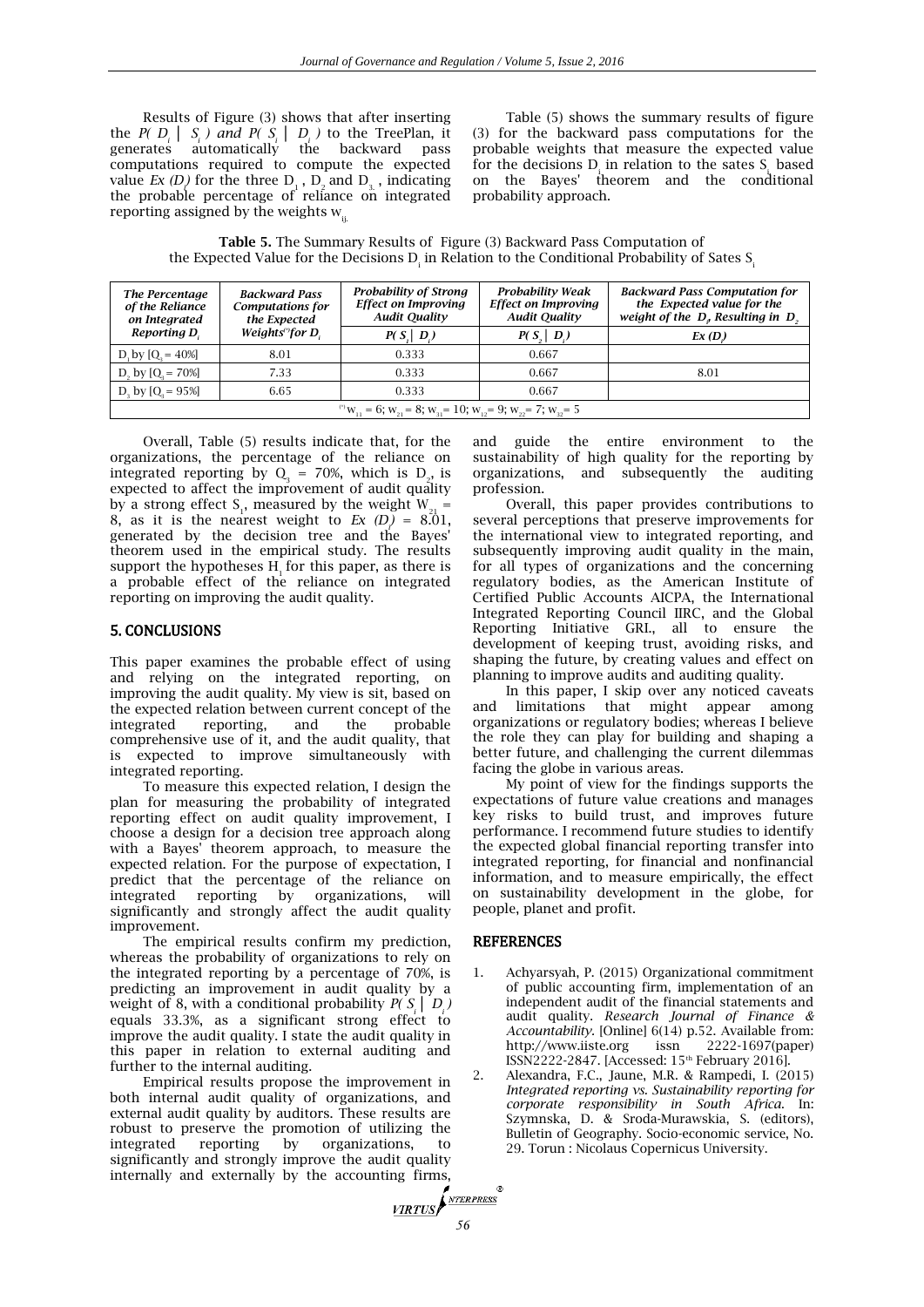- 3. Al-Shaer, H., Salama, A. & Toms,S. (2015) *Do financial analysis care about environmental disclosures in corporate annual reports?*. Leeds University Business School Working Paper No. 15- 03. [Online] Available from: http://ssrn.com /abstract=2629744 [Accessed 11th February 2016].
- 4. Alshar, H. Salama, A. & Toms, S. (2015) *The impact of corporate environmental disclosures and audit committee on environmental reputation*. [Online] Available from: [http://ssrn.com/abstract=](http://ssrn.com/abstract=2629763.%5bAccessed) [2629763. \[Accessed:](http://ssrn.com/abstract=2629763.%5bAccessed) 12<sup>th</sup> February 2016].
- 5. Angga, G. & Prabawati, D. (2015) Disclosure of corporate social responsibility in the annual sustainability report based on global reporting initiatives guidelines. Journal llmiah<br>Mahasiswa.3(2). Available from: Mahasiswa,3(2). Available from: http://jimFeb.ub.ac.id. [Accessed: 12<sup>th</sup> February 2016].
- 6. Anna, H. Roger, S. & Anil, H. (2015) Integrated reporting and directors' concerns about personal liability exposure: law reform options. *Company and securities law Journal.* [Online] 33. p.176-195. Available from: http://eprints .qut.edu.au/85016. [Accessed: February  $14<sup>th</sup>$  2016].
- 7. Arvidsson, S. (2011) Disclosure of non-financial information in the annual report: a management – team perspective. *Journal of Intellectual Capital*. 12 (2). p.277-300.
- 8. Bashirzadeh, A.A., Vanez, S.A. & Sedghyani, B.A. (2014) Investigating the effect of audit quality on sustainability of earnings (Case study: a comparison between financially – distressed companies and the rest of companies in Tehran stock exchange). *International Journal of Basics Sciences & Applied Research*. 3(SP). p.254-261.
- 9. Birjandi, H. (2015) The effect of audit quality adjustment on the relationship between earnings management and returns on equity in listed companies in Tehran stock exchange. *Research*  Journal of Finance and Accounting. [Online] 6(11). p.25.Available from: [http://www.iiste.org](http://www.iiste.orgissn2222-1697(paper)issn2222-2847/) [ISSN2222-1697\(paper\)ISSN2222-2847.](http://www.iiste.orgissn2222-1697(paper)issn2222-2847/)
- 10. Chen, H.,Chen, J.Z., Lobo, G.J. & Wang, Y. (2011) Effects of audit quality on earnings management and cost of equity capital : Evidence from China. *Contemporary Accounting Research.* 28 (1). p. 892- 925.
- 11. Cho, C.H., Michelon, G., Patten, D.M. & Roberts, R.W. (2014) CSR report assurance in the USA: An empirical investigation of determinants and effects. *Sustainability Accounting, Management & Policy Journal*. 5(2). p.130-148.
- 12. Ciayton, AL.F., Rogerson, J.M. & Rampedi, I. (2015) *Integrated reporting vs. Sustainability reporting for corporate responsibility in south Africa.* [Online]<br>29 n 7-17 Available from : DOI: 29. p. 7-17. Available from : DOI: [http://dx.doi.org/10.1515/bog-2015-0021.](http://dx.doi.org/10.1515/bog-2015-0021)[ Accessed : 13th February 2016].
- 13. Clarkson, P.M., Li, Y., Richardson, G. & Tsang, A. (2015) *Voluntary external assurance of corporate social responsibility reports and Dow Jones sustainability index membership: International evidence*. [Online] Available from: [http://cear.gsu.edu/fiels/2015/09/session-6-](http://cear.gsu.edu/fiels/2015/09/session-6-Richardson-paper.pdf) [Richardson-paper.pdf.](http://cear.gsu.edu/fiels/2015/09/session-6-Richardson-paper.pdf)
- 14. Coates, H & Bice, S. (2015) *Improving higher education through more transparent sustainability reporting.* [Online] Available from: eairaww.websites.xs4all.nl. [Accessed 13<sup>th</sup> February 2016].
- 15. Cohen,J., & Simnett, R. (2014) CRS and assurance services : *A Research Agenda. A Journal of Practice & Theory.* 34 (1) . p. 59-74.
- 16. CPA Australia (2004) Triple bottom line. A study of assurance statements worldwide. CPA Australia's Audit and Assurance Center of Excellence: Melbourne.
- 17. Deangelo, L.E. (1981) Independent auditors, "low Balling" and Disclosure Regulation. *Journal of Accountancy and Economics.* 3. p.113-127.
- 18. Deegan C., Rankin, M. & Tobin, J. (2002) An examination of the BHP from 1983-1997: A test of legitimacy theory. Accounting, Auditing and Accountability Journal. [Online] 15(3) pp. 312-343.<br>Available from: http://dx.doi.org/10.1108/ Available from: [http://dx.doi.org/10.1108/](http://dx.doi.org/10.1108/09513570210435861) [09513570210435861.](http://dx.doi.org/10.1108/09513570210435861) [Accessed: 14<sup>th</sup> February 2016].
- 19. Defond,M. & Zhang, J. (2014) *A Review of archival auditing research* [ Online ] Available from : http://papers.ssrn..com/s013/papers.cfm?abstact \_id=2411228. [Accessed:24th January 2016].
- 20. Deloittee (2015) *About Deloitte* [Online] Available from: http://www2.deloitte/articles/overdeloitte.html. [Accessed: 12<sup>th</sup> February 2016].
- 21. Duff, A (2004) *Understanding audit quality: The review of auditors and investors* [Online] Available from: http:// aaahg.org/AM2005/displav.cfm 7filenam. [Accessed: 11<sup>th</sup> February 2016].
- 22. Federation Des Experts Compatables Eurpeons. (2006) *Key issues in sustainability assurance : An overview.* Federation Des Experts Compatibles Europeans : Brussels.
- 23. Federation Des Experts Compatables Eurpeons (2002) FEE discussion paper: providing assurance on sustainability reports. Federation des Experts Compatibles European: Brussels.
- 24. Federation Des Experts Compatables Eurpeons (2004) FEE Call for action: assurance for sustainability. Federation des Experts Compatibles European: Brussels.
- 25. Federation Des Experts Compatables Eurpeons (2005) A survey of accountancy, audit and related services in Europe. A survey on market access rules. Federation des Experts Compatibles European: Brussels.
- 26. Francis, J.R. , Lafond, R., Oisson, P.M. & Schipper, K. (2004) Cost of equity and earnings attributes. *The Accounting Review*. 79 (4). p.967-1010.
- 27. Francis, J.R. , Lafond, R., Oisson, P.M. & Schipper, K. (2004) The market pricing of accruals quality. *Journal of Auditing and Economics* . 39(2). p.295- 327.
- 28. Gao,S.& Zhang, J.J. (2006) Stakeholders engagement, social auditing and corporate sustainability. Business Process Management Journal. [Online] 12(6). p.772-792.Available from: DOI:10.1108/14637150610710891. [Accessed: 14th February 2016].
- 29. Gray, R. & Markus, J.M. (2002) Sustainability reporting: who's kidding whom? . Center for social and environmental accounting research. Accountability Transparency Sustainability.
- 30. Gray, R. Milne, M.J. (2002) Sustainability reporting: who's kidding whom?. *Chartered Accountants Journal of New Zealand*. 81(6). p. 66-70.
- 31. Hoornweg, D. (2015) *A Cities Approach to Sustainability*. Toronto: (Civil Engineering University).
- 32. Huggins, A., Simentt, R. & Hargovan, AL. (2015) Integrated reporting and directors' concerns about personal liability exposure: law reform options. *Company and Securities Law Journal.* [Online] 33. p. 176-195. Available from: http://eprints. qut.edu.au/85016. [Accessed 24<sup>th</sup> January 2016].
- 33. Inistitute of Directors Southeren Africa (2009) *king Report on Corporate Government for South Africa*.

**VIRTUS**